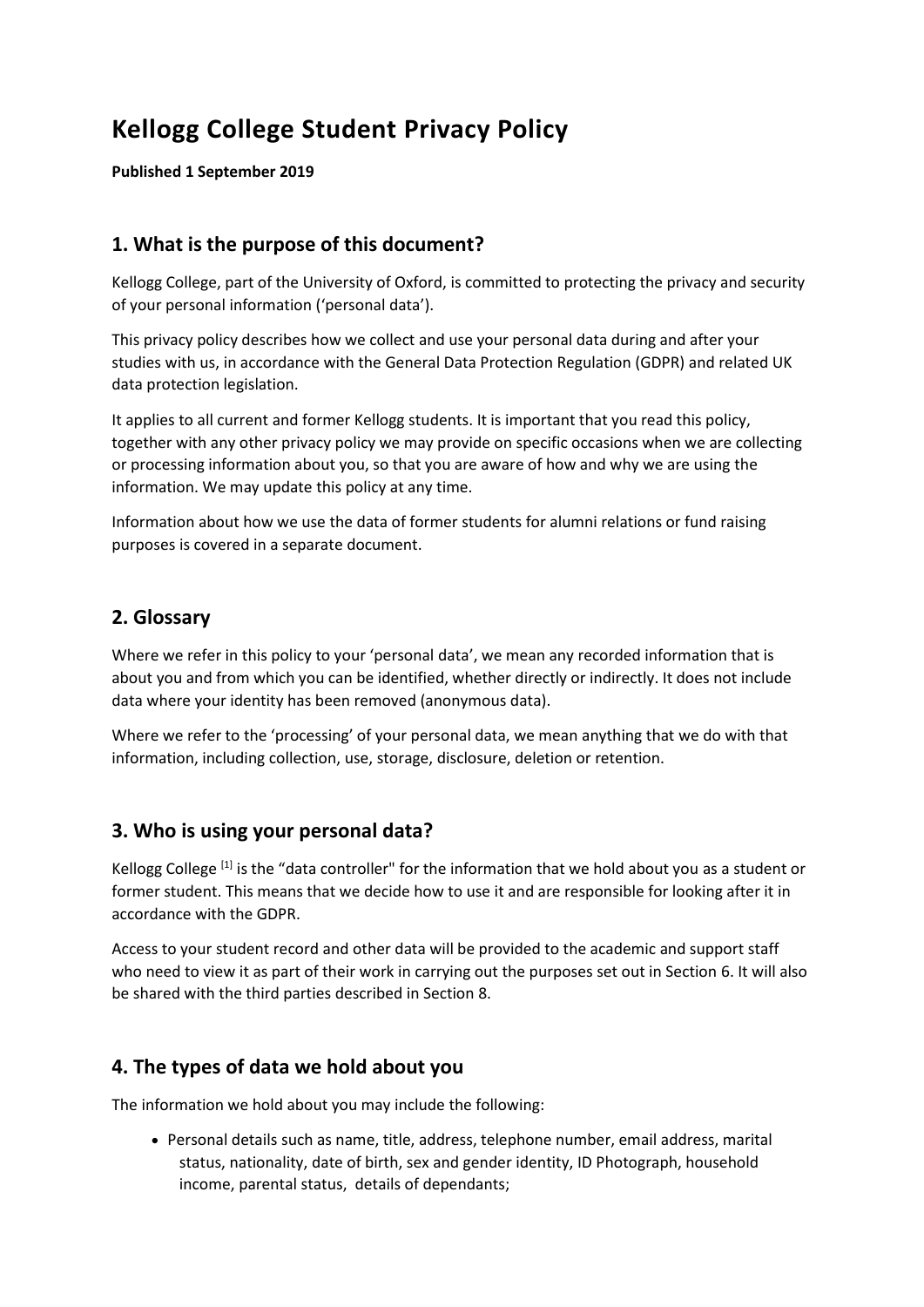- Emergency contact information;
- National Insurance number (where you have voluntarily provided it);
- Education and employment information (including the school(s), sixth form college(s) and other colleges or universities you have attended and places where you have worked, the courses you have completed, dates of study and examination results);
- Other personal background information collected during the admissions process, e.g. whether you have been in care, your socio-economic classification and details of your parents' occupation and education;
- Examination records (including records relating to assessments of your work, details of examinations taken, and your predicted and actual examination grades);
- Information captured in your student record including progression, achievement of milestones and progression reports;
- Visa, passport and immigration information;
- Fees and financial support record (including records relating to the fees paid, Student Loan Company transactions and financial support, scholarships, and sponsorship);
- Supervision, teaching, and tutorial activities; and training needs analysis and skills acquisition records;
- Placement and internship record or study at another institution as an established component of your course of studies, or career development opportunity;
- Information about your engagement with the Language Centre, Careers Support, University sport facilities and the Counselling Service;
- Information about your use of library facilities, including borrowing and fines;
- Information about your use of facilities and collections provided by the University's museums and Botanic Garden;??
- Information about disciplinary actions (including academic misconduct), dispensations from regulations, and about any appeals and complaints raised;
- Attendance at University degree and award ceremonies; and
- Information about your use of our information and communications systems, including CCTV and building access information.

We may also process the following "special categories" of more sensitive personal data:

- Information about your race or ethnicity and religious beliefs;
- Information about your health, including any disability and/or medical condition;
- Information about criminal convictions and offences, including proceedings or allegations.

 $\bullet$ 

## **5. How did the University obtain your data?**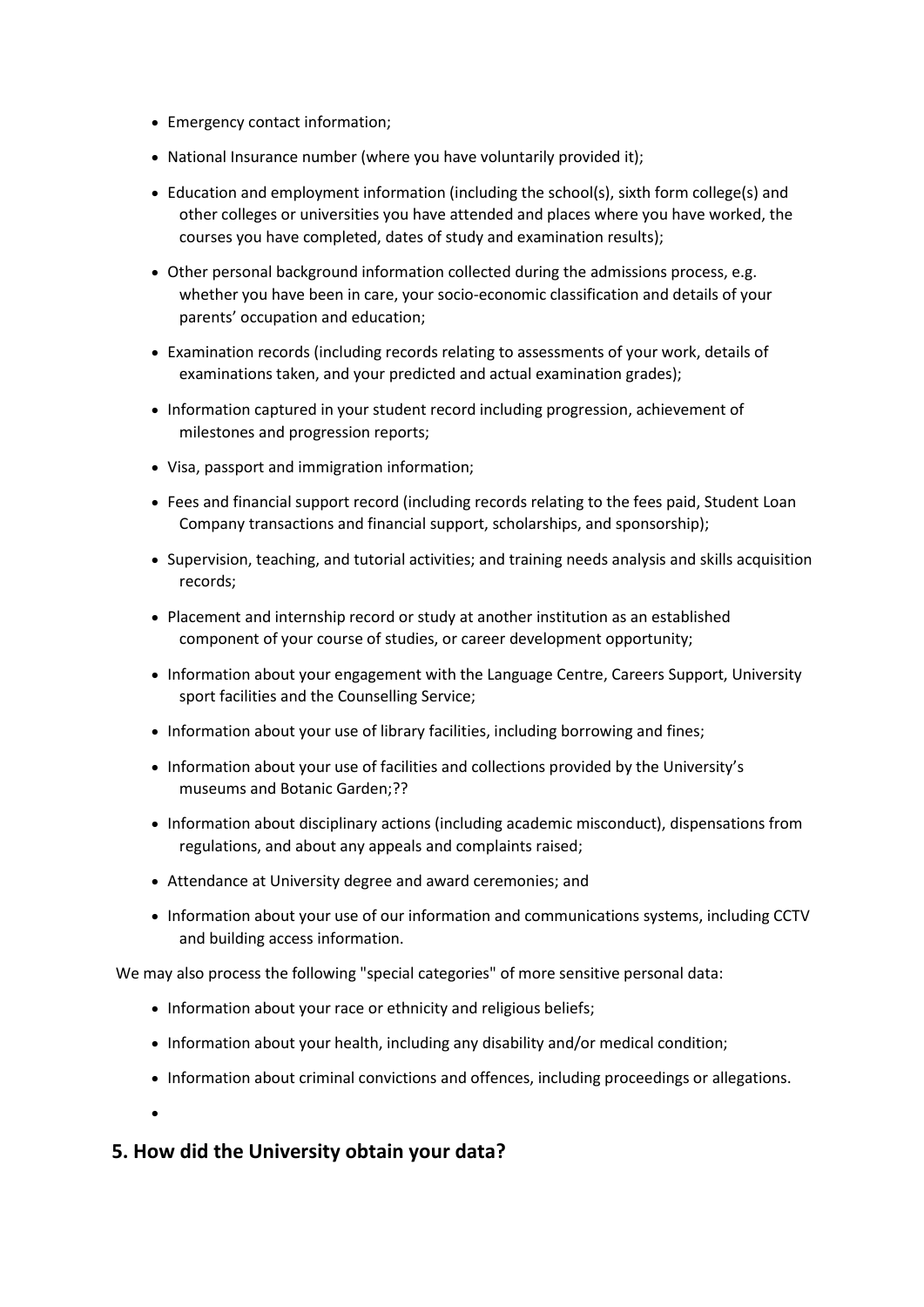We collect the vast majority of the information directly from you, through the application process and during on line registration. We may also collect additional information from third parties, including colleges, former schools and higher education institutions, and government departments and agencies. We will collect and generate additional information about you throughout the period of your study.

## **6. How the University uses your data**

We process your data for a number of purposes connected with your studies, including, , pastoral and advisory support, funding and financial support, research related administration, discipline or the provision of facilities and services e.g. access to IT facilities, libraries, accommodation, meal and event bookings, etc. We set out below those circumstances where it is necessary for us to process your data. (These circumstances are not mutually exclusive; we may use the same information under more than one heading.)

#### **Because we have a contract with you**

We need to process your data in order to meet our obligations or exercise rights under our contract with you. Information processed for this purpose includes, but is not limited to, the data listed in section D. We also need to process your data under this heading where the University is working with a third party in order to offer you services, for example, those offered by the Oxford University Student Union, sponsors (such as research councils) or scholarship benefactors. See section H for further information on the sharing of data with third parties.

#### **Where it is necessary to meet a task in the public interest**

As indicated above, we need to process your data for the purpose of teaching and related activities, such as academic assessment and supervision. Teaching is a task that we perform in the public interest in order to fulfil our responsibility as a charity for promoting the advancement of learning. Information processed under this heading includes, but is not limited to, the data listed in section 4.

#### **Where we need to comply with a legal obligation**

Information processed for this purpose includes, but is not limited to, information relating to the monitoring of equal opportunities. We are also required by law to provide data to the Higher Education Statistics Agency (HESA).

#### **Where it is necessary to meet our legitimate interests**

We need to process your data in order to meet our legitimate interests relating to student administration, alumni relations or similar activities; or to meet the legitimate interests of others. Examples include, but are not limited to, the following: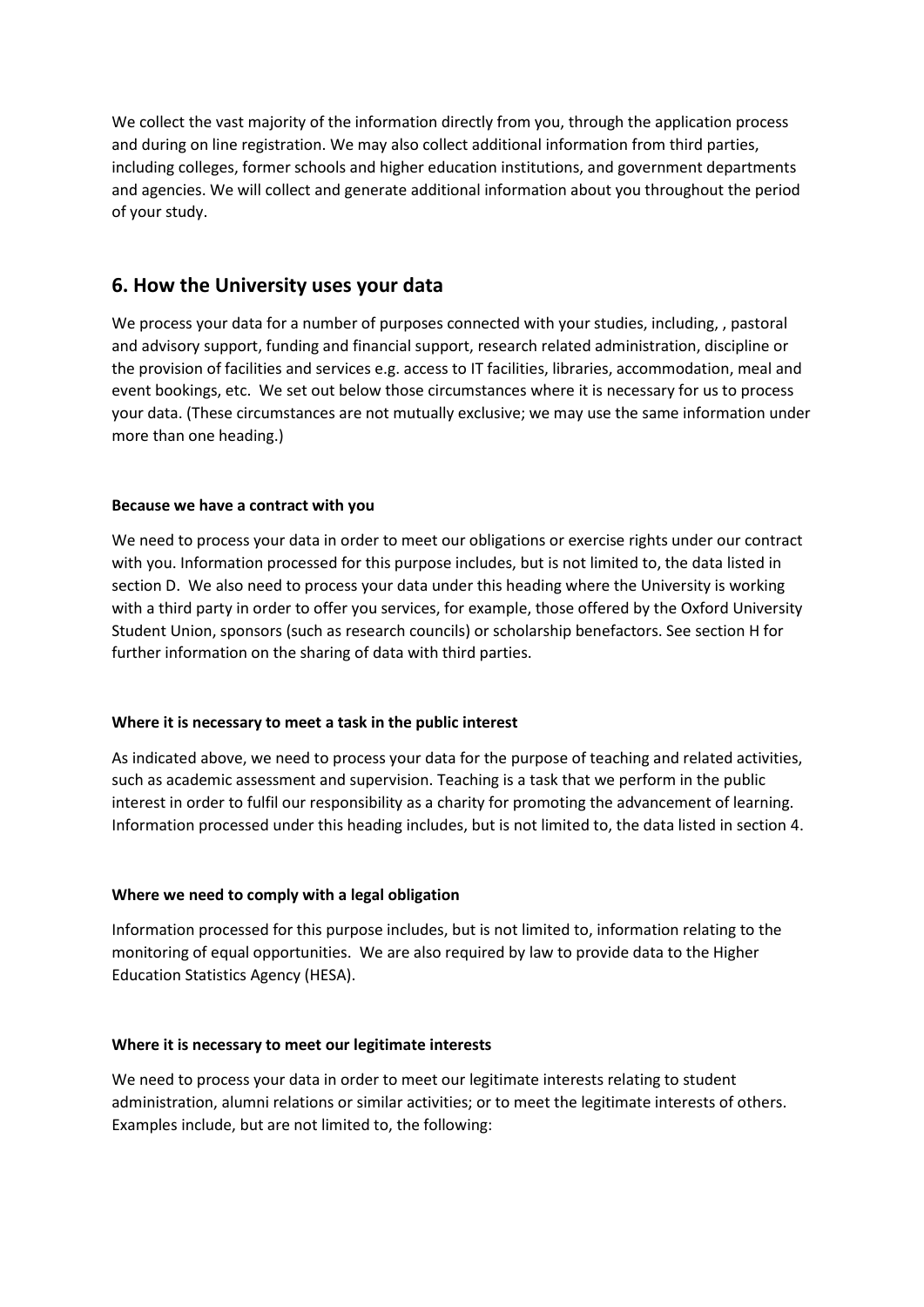- if you do not object, we share your contact details with the Oxford University Student Union. We do this to facilitate the operation of the student union as a representative body, which in turn helps the University to consult on student matters;
- we share the addresses of students living in private accommodation with Oxford City Council to enable the Council to exempt those students from Council Tax;
- we pass the email addresses of overseas students to the University's Language Centre so that they can invite them to help with language teaching; and
- we pass your contact details to the University's Alumni Office and Development Office so that they can contact you about their activities before you leave the University.

#### **Where we have your consent**

There may be situations where we ask for your consent to process your data e.g. where we ask you to volunteer information about yourself for a survey or where we ask for your permission to share sensitive information.

#### *If you fail to provide personal information under section 6 above*

If you fail to provide certain information when requested under the circumstances described in section 6 above, we may not be able to meet our contractual obligations to you or comply with our other legal obligations.

#### *Change of purpose*

We will only process your personal data for the purposes for which we collected it, unless we reasonably consider that we need to use it for another related reason and that reason is compatible with the original purpose. If we need to use your data for an unrelated purpose, we will seek your consent to use it for that new purpose.

Please note that we may process your data without your knowledge or consent, where this is required or permitted by law.

# **7. Special category data and criminal conviction data**

Special category data and criminal conviction data require a higher level of protection. Listed below are examples of processing activities that we regularly undertake in respect of these types of data. In addition to the activities listed below, it may sometimes be necessary to process this sort of information for exceptional reasons, for example, because it is necessary to protect your vital interests or those of another person.

#### **Health (Including disability)**

We will process data about your health where it is necessary to make reasonable adjustments for disability and/or to monitor equal opportunities. Processing of this nature is necessary to meet contractual or other legal obligations. There may also be situations where we ask for your explicit consent to share information about your health.

#### **Criminal conduct (including convictions, proceedings or allegations)**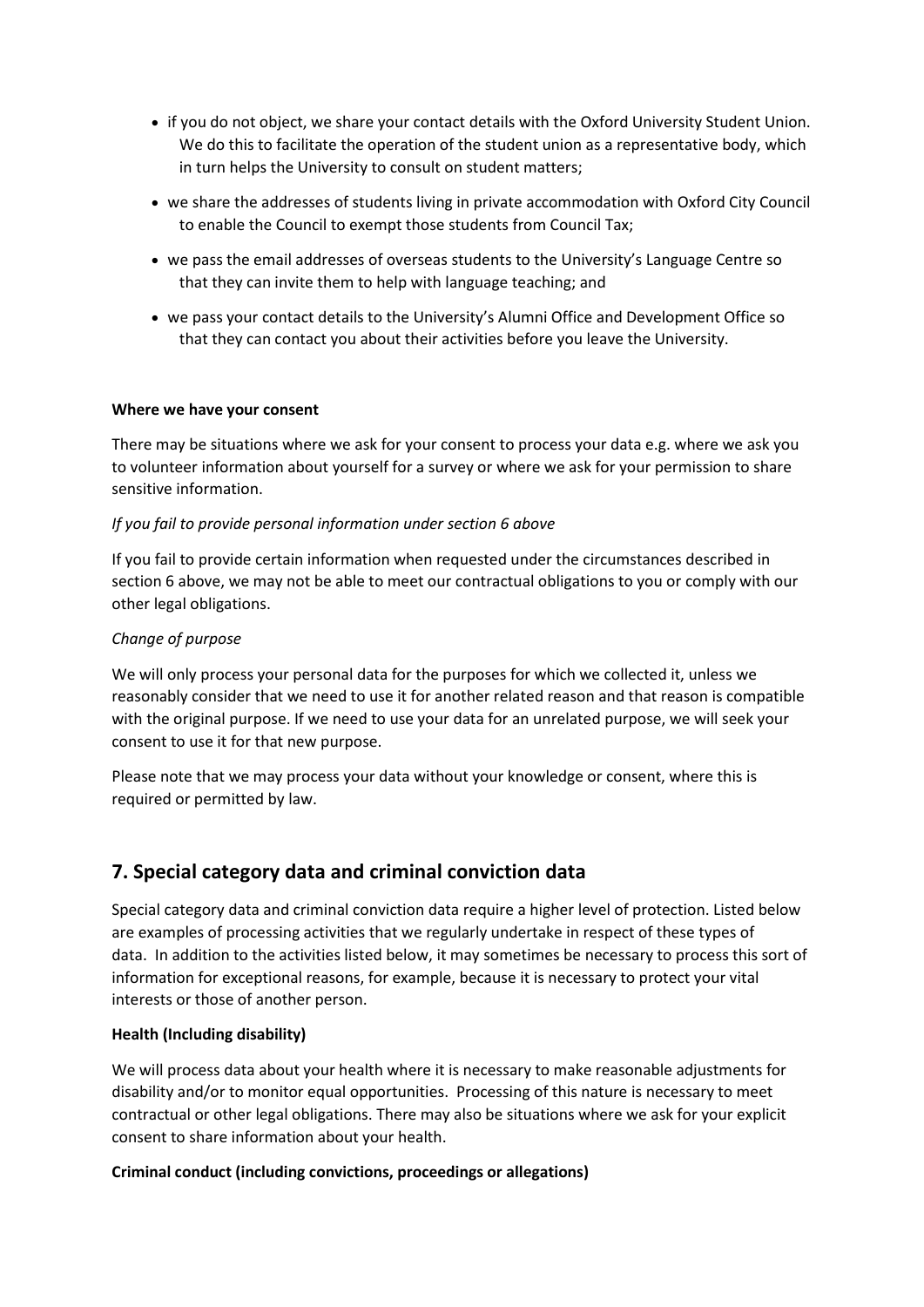Data about criminal convictions or barring decisions will only be collected if you have applied for and been accepted onto certain courses, and where we are legally required to do so. If a course requires additional screening you will be advised before the screening takes place. Processing of this nature is necessary to meet our legal obligations and will be subject to suitable safeguards. We may also process data about criminal conduct for disciplinary purposes in order to exercise rights under our contract with you.

#### **Racial or ethnic origin, sexual orientation, and religious belief**

Data about your racial and ethnic origin, religious belief and sexual orientation will only be processed where you have volunteered it and where we need to process it in order to meet our statutory obligations under equality and/or other legislation. This processing is considered to meet a substantial public interest, and will be subject to suitable safeguards.

# **8. Data sharing with third parties**

In order to perform our contractual and other legal responsibilities or purposes, we may, from time to time, need to share your information with the following types of organisation:

- Colleges;
- Recognised Independent Centres<sup>[2]</sup>
- the Oxford University Student Union and wholly-owned subsidiary companies of the Oxford University Student Union;
- External organisations providing services to us, such as for teaching timetabling services;
- External organisations offering University-sponsored services including student surveys;
- Your funders and/or sponsors, including the Student Loan Company and research councils;
- If you have or are seeking a particular relationship with a third party, for example, other universities, schools, health care providers or providers of external training and placements;
- Employers or prospective employers and other educational institutions;
- The Higher Education Statistics Agency (HESA). Further information on how HESA uses this data is available from the [HESA website;](http://www.hesa.ac.uk/index.php?option=com_content&task=view&id=141&Itemid=171)
- Any relevant professional statutory regulatory bodies, including the General Medical Council;
- Office for the Independent Adjudicator (OIA);
- Relevant public bodies, including but not limited to the UK Home Office; HM Revenue and Customs; and local authorities;
- The National Health Service or other medical practitioners (to support medical provision).

Where information is shared with third parties, we will seek to share the minimum amount necessary. For example, we may share only your student number and not your name (this is known as pseudonymisation).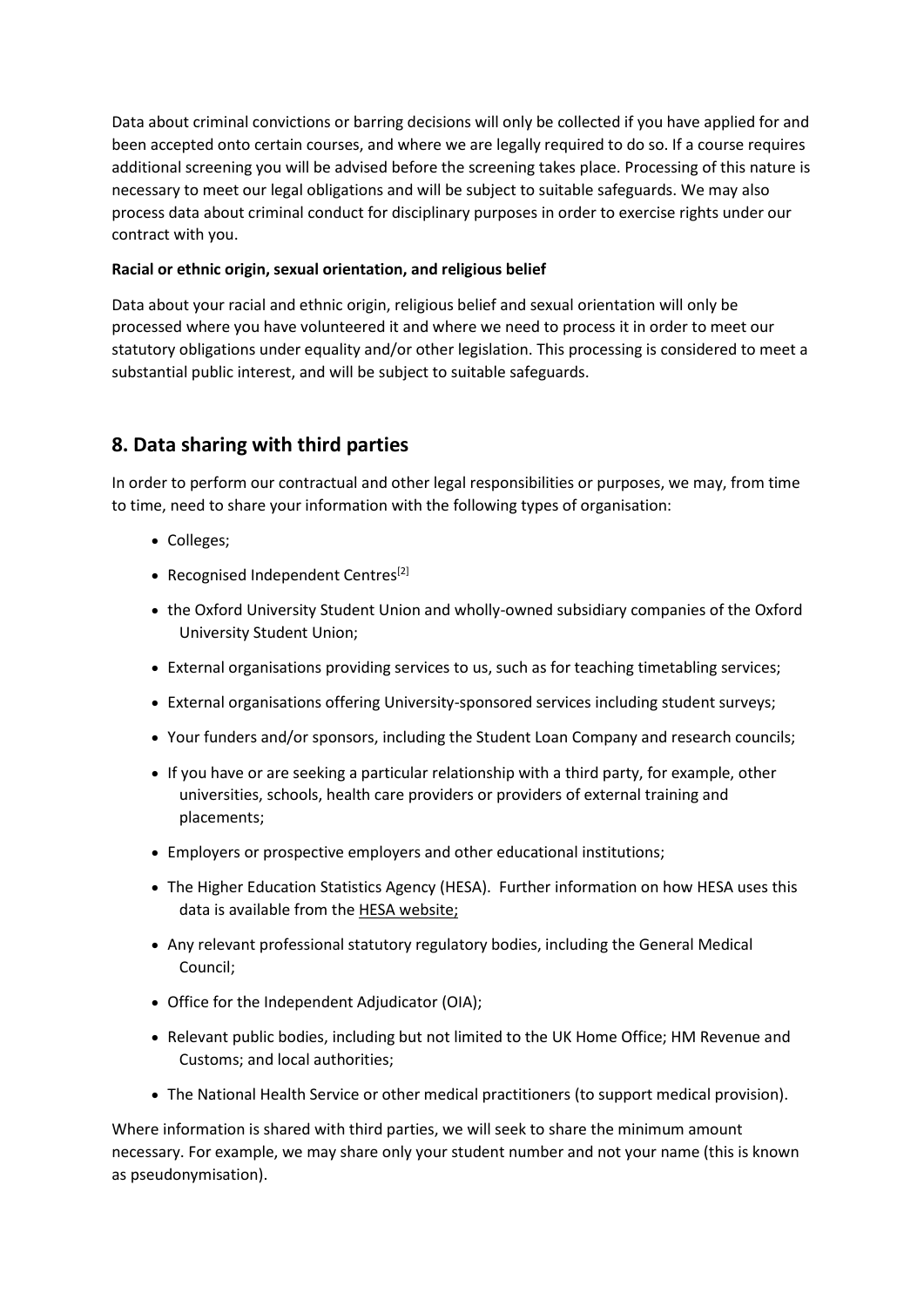All third-party service providers that process data on our behalf are required to take appropriate security measures to protect your data in line with our policies. We do not allow them to use your data for their own purposes. We permit them to process your data only for specified purposes and in accordance with our instructions.

# **9. Transfers of your data outside of the European Economic Area (EEA) [3]**

There may be occasions when we transfer your data outside the EEA, for example, if we communicate with you using a cloud based service provider that operates outside the EEA or for scholarships where selection takes place overseas, or returns to bodies overseas such as those offering international opportunities. Such transfers will only take place if one of the following applies:

- the country receiving the data is considered by the EU to provide an adequate level of data protection;
- the organisation receiving the data is covered by an arrangement recognised by the EU as providing an adequate standard of data protection e.g. transfers to companies that are certified under the EU US Privacy Shield;
- the transfer is governed by approved contractual clauses;
- the transfer has your consent;
- the transfer is necessary for the performance of a contract with you or to take steps requested by you prior to entering into that contract;
- the transfer is necessary for the performance of a contract with another person, which is in your interests;
- the transfer is necessary in order to protect your vital interests or of those of other persons, where you or other persons are incapable of giving consent;
- the transfer is necessary for the exercise of legal claims; or
- the transfer is necessary for important reasons of public interest.

We may display your University email address on our websites, which are accessible to internet users, including those in countries outside the EEA.

# **10. Data Security**

We have put in place measures to protect the security of your information. Details of these measures are available from the [University's Information Security website](https://www.infosec.ox.ac.uk/guidance-policy).

Third parties that process data on our behalf will do so only on our instructions and where they have agreed to keep it secure.

# **11. Retention Period**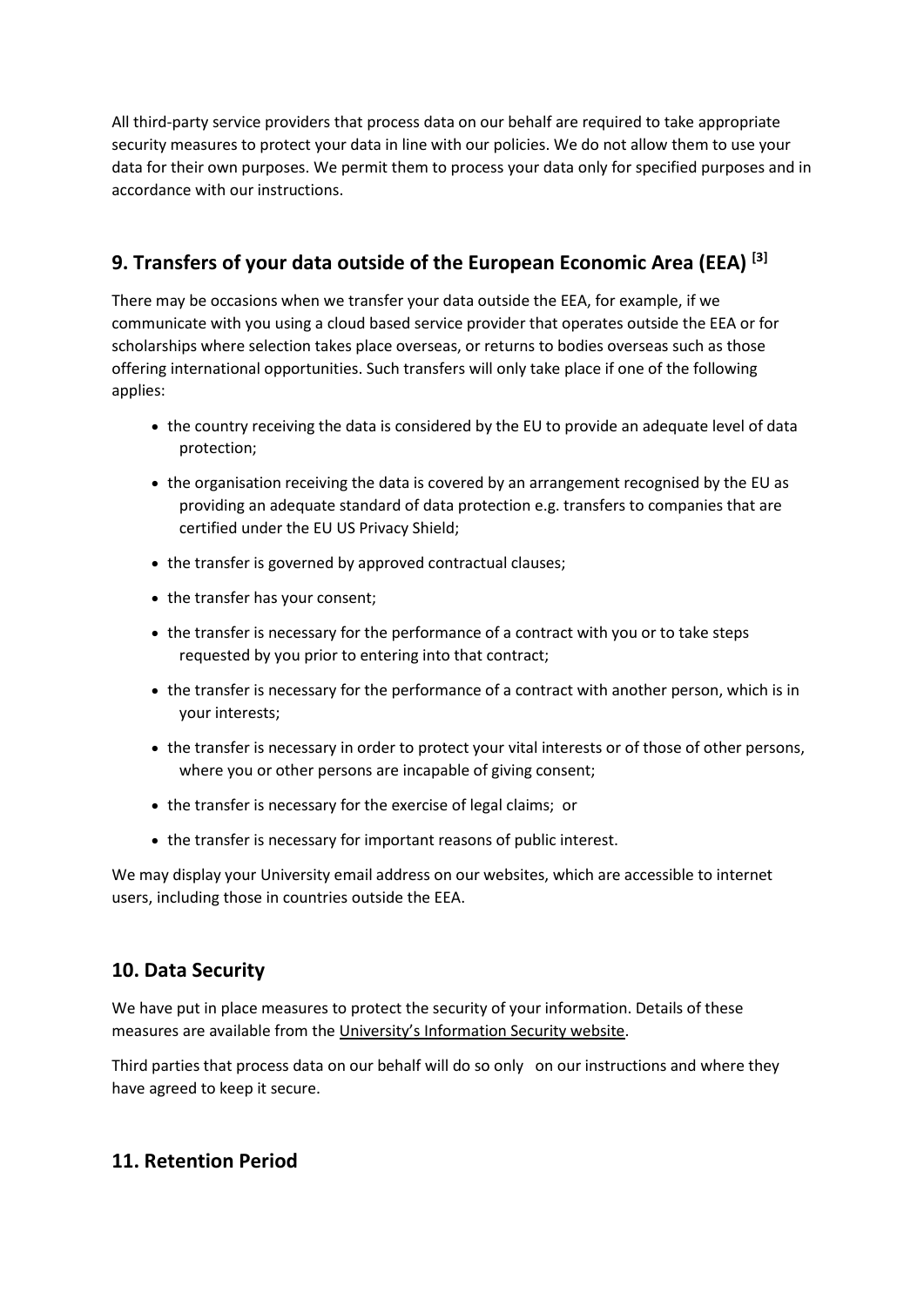We will retain your data only for as long as we need it to meet our purposes, including any relating to legal, accounting, or reporting requirements.

Details of the retention periods for different types of student data are available [here.](https://www1.admin.ox.ac.uk/councilsec/compliance/dataprotection/retentionofstudentrecords/)

# **12. Your rights**

Under certain circumstances, by law you have the right to:

- Request access to your data (commonly known as a "subject access request"). This enables you to receive a copy of your data and to check that we are lawfully processing it.
- Request correction of your data. This enables you to ask us to correct any incomplete or inaccurate information we hold about you.
- Request erasure of your data. This enables you to ask us to delete or remove your data under certain circumstances, for example, if you consider that there is no good reason for us continuing to process it. You also have the right to ask us to delete or remove your data where you have exercised your right to object to processing (see below).
- Object to processing of your data where we are processing it meet our public interest tasks or legitimate interests (or those of a third party) and there is something about your particular situation which makes you want to object to processing on this ground. You also have the right to object where we are processing your data for direct marketing purposes.
- Request the restriction of processing of your data. This enables you to ask us to suspend the processing of your data, for example if you want us to establish its accuracy or the reason for processing it.
- Request the transfer of your data to another party.

Depending on the circumstances and the nature of your request it may not be possible for us to do what you have asked, for example, where there is a statutory or contractual requirement for us to process your data and it would not be possible to fulfil our legal obligations if we were to stop. However, where you have consented to the processing, you can withdraw your consent at any time by emailing the relevant department. In this event, we will stop the processing as soon as we can. If you choose to withdraw consent it will not invalidate past processing. Further information on your rights is available from the [Information Commissioner's Office](https://ico.org.uk/) (ICO).

If you want to exercise any of the rights described above or are dissatisfied with the way we have used your information, please contact the Kellogg Data Protection Officer (currently Gary Walker) at [datprotection@kellogg.ox.ac.uk](mailto:datprotection@kellogg.ox.ac.uk) or you may contact the University's Information Compliance Team a[t data.protection@admin.ox.ac.uk](mailto:data.protection@admin.ox.ac.uk). The same email address may be used to contact the University's Data Protection Officer. We will seek to deal with your request without undue delay, and in any event in accordance with the requirements of the GDPR. Please note that we may keep a record of your communications to help us resolve any issues which you raise.

If you remain dissatisfied, you have the right to lodge a complaint with the ICO at [https://ico.org.uk/concerns/.](https://ico.org.uk/concerns/)